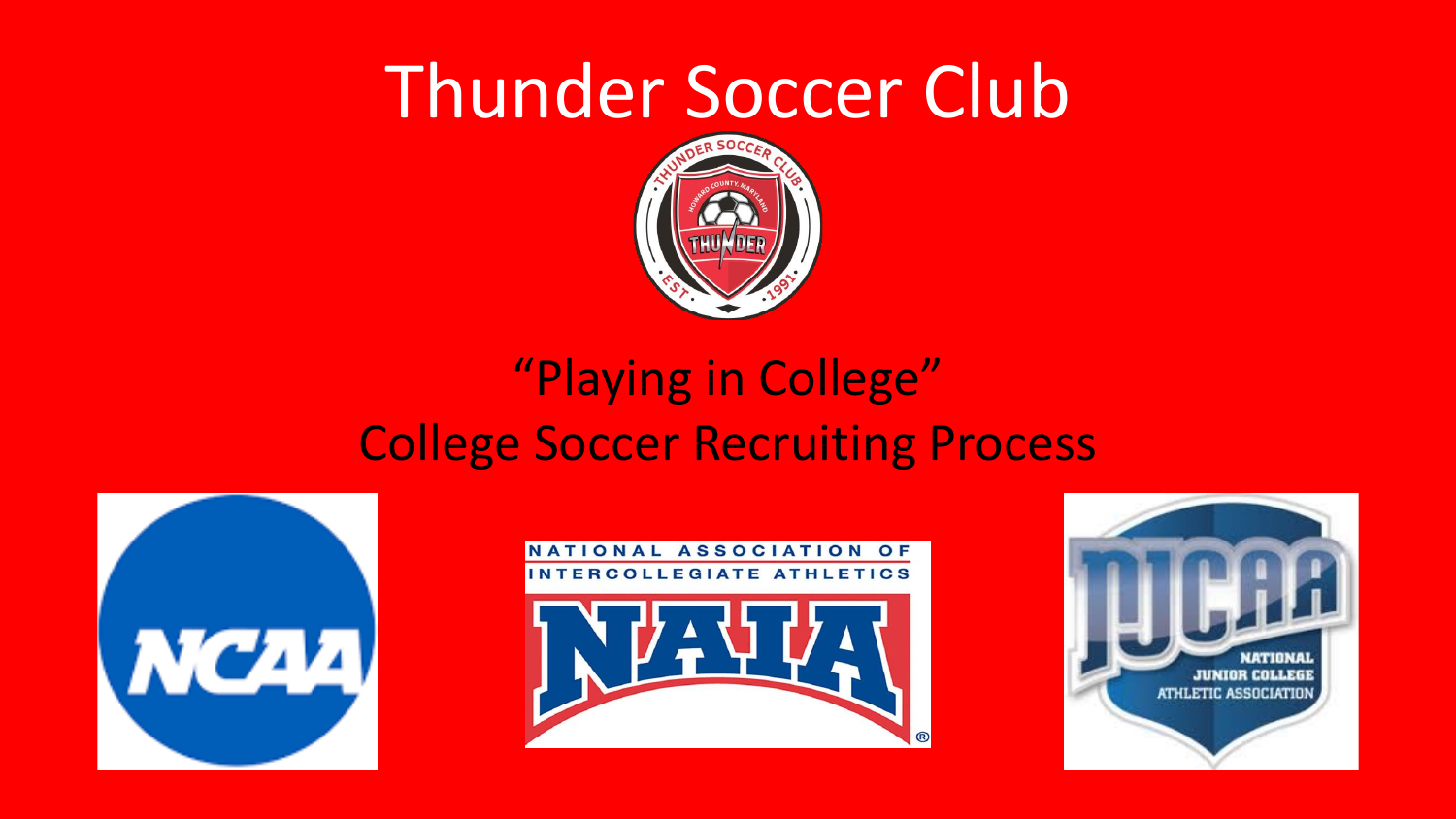### Identifying Schools

#### Key Considerations:

- Academics
- Size
- Location

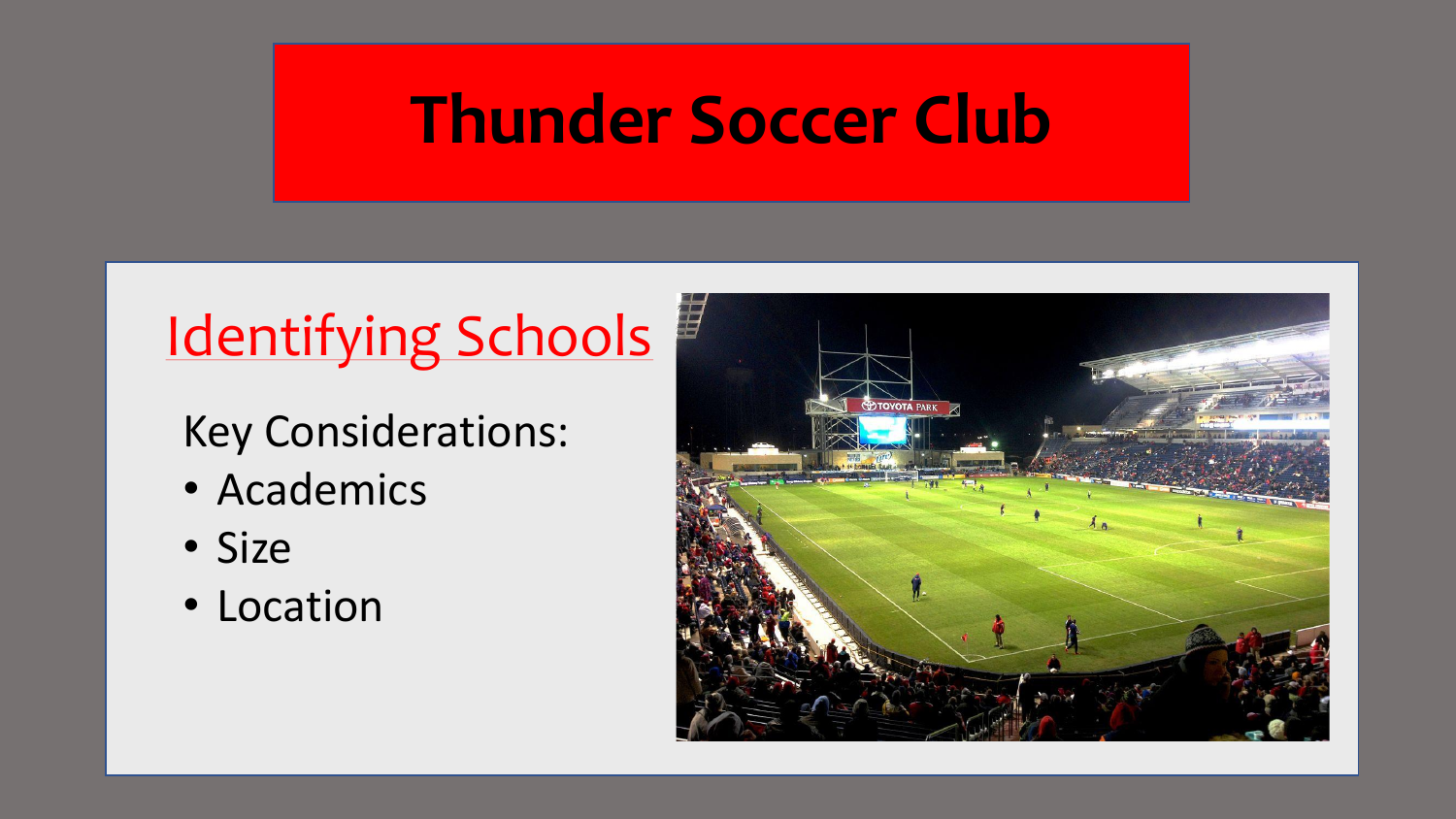### College Programs

| <b>Men's Soccer</b>         | <b>Women's Soccer</b>       |
|-----------------------------|-----------------------------|
| <b>NCAA Division 1: 205</b> | <b>NCAA Division 1: 333</b> |
| <b>NCAA Division 2: 214</b> | NCAA Division 2: 265        |
| <b>NCAA Division 3: 415</b> | NCAA Division 3:440         |
| <b>NAIA: 188</b>            | <b>NAIA: 188</b>            |
| <b>NJCAA: 217</b>           | <b>NJCAA: 181</b>           |
| Total: 1,239                | Total: 1,407                |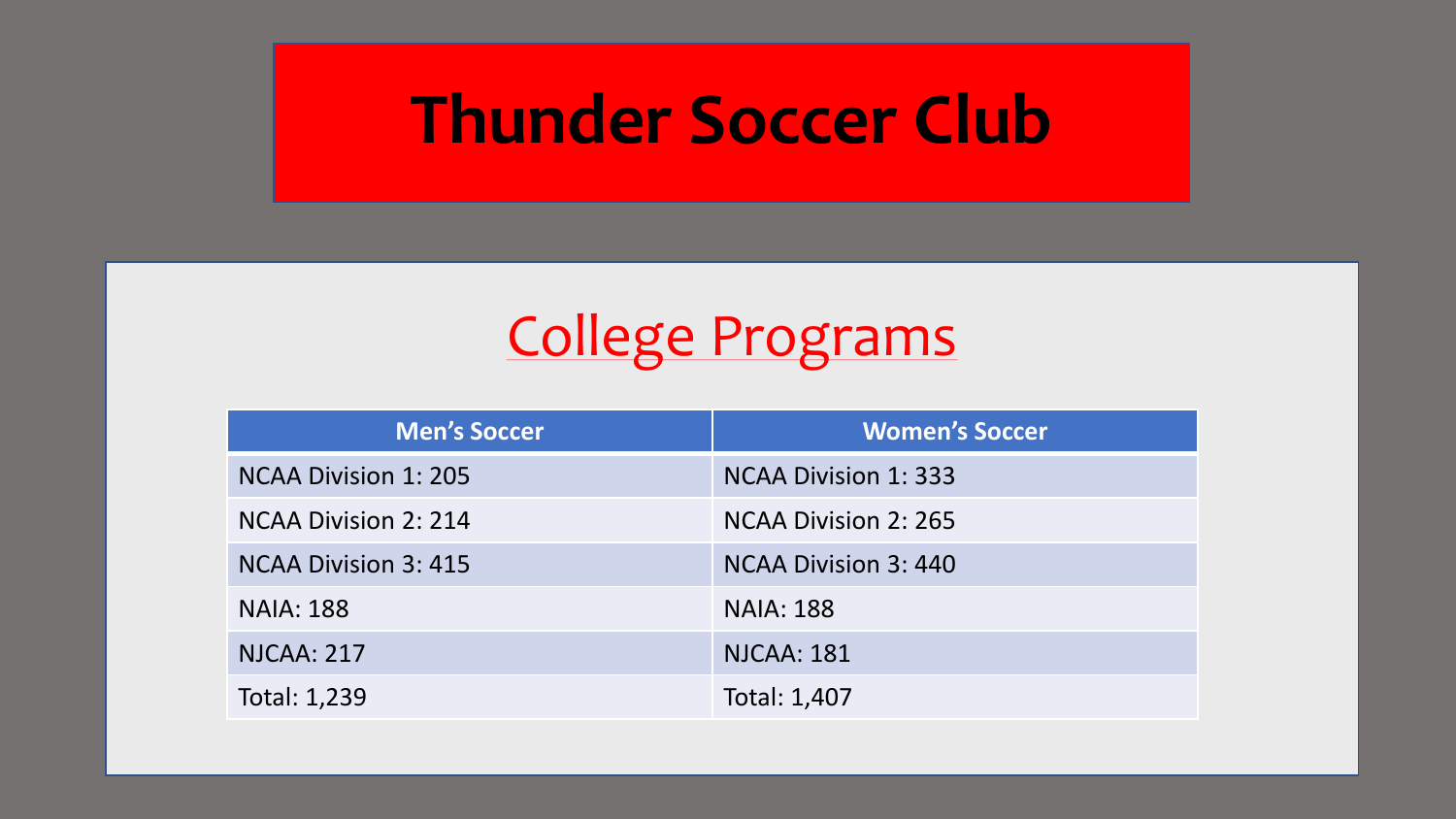### Soccer Considerations

- What are your goals as a player?
- What Division is the soccer program you're considering?
- What's the team record and ambition?
- What is their roster size?
- Style of play?
- How will team composition be impacted by graduating seniors and returning players?
- What competition exists for playing time in your position?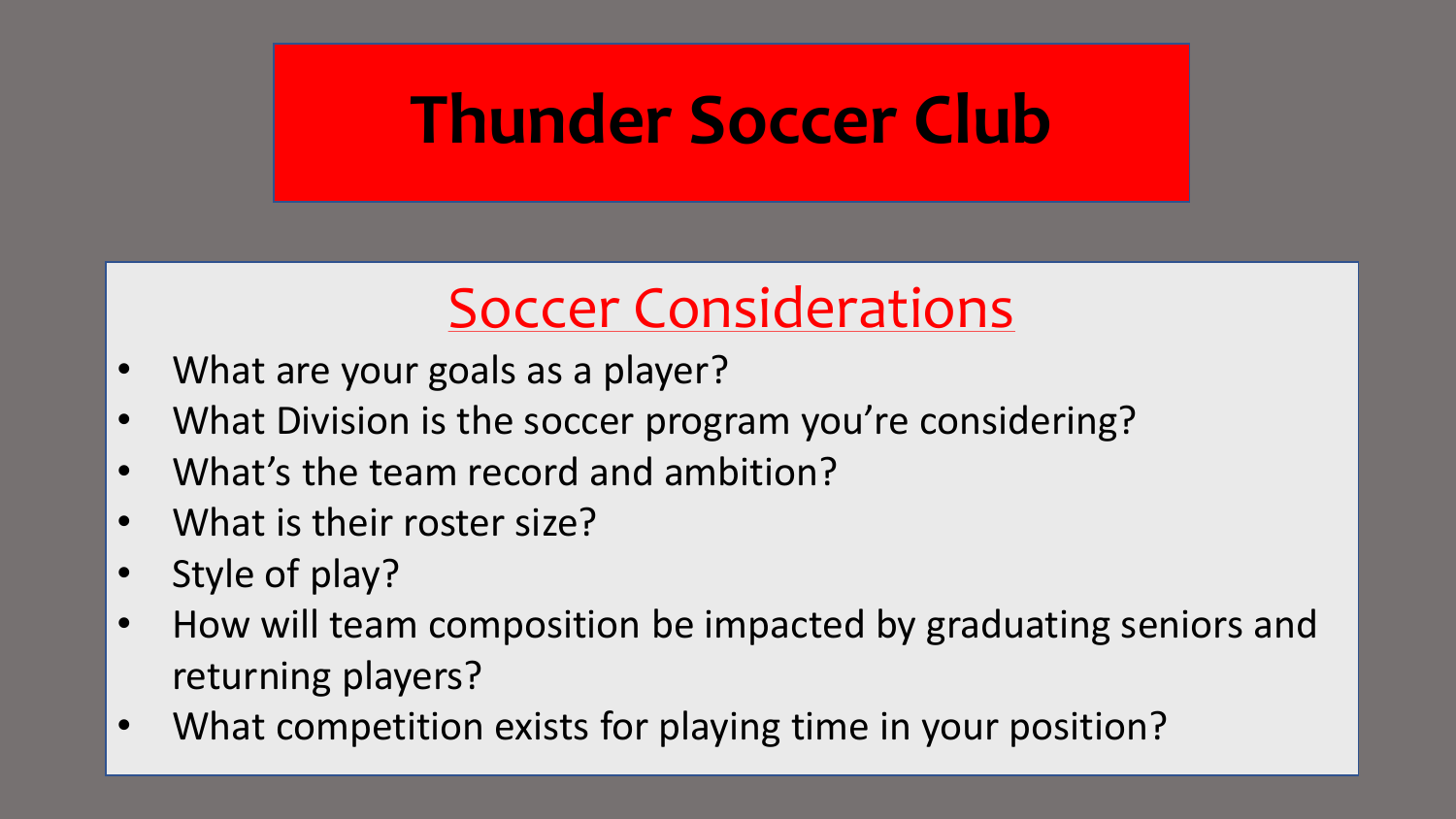### Academics

- GPA Requirements
- SAT/ACT Requirements
- Core Course Requirements
- NCAA Eligibility Center (NCAA D1 and D2 athletes must register)





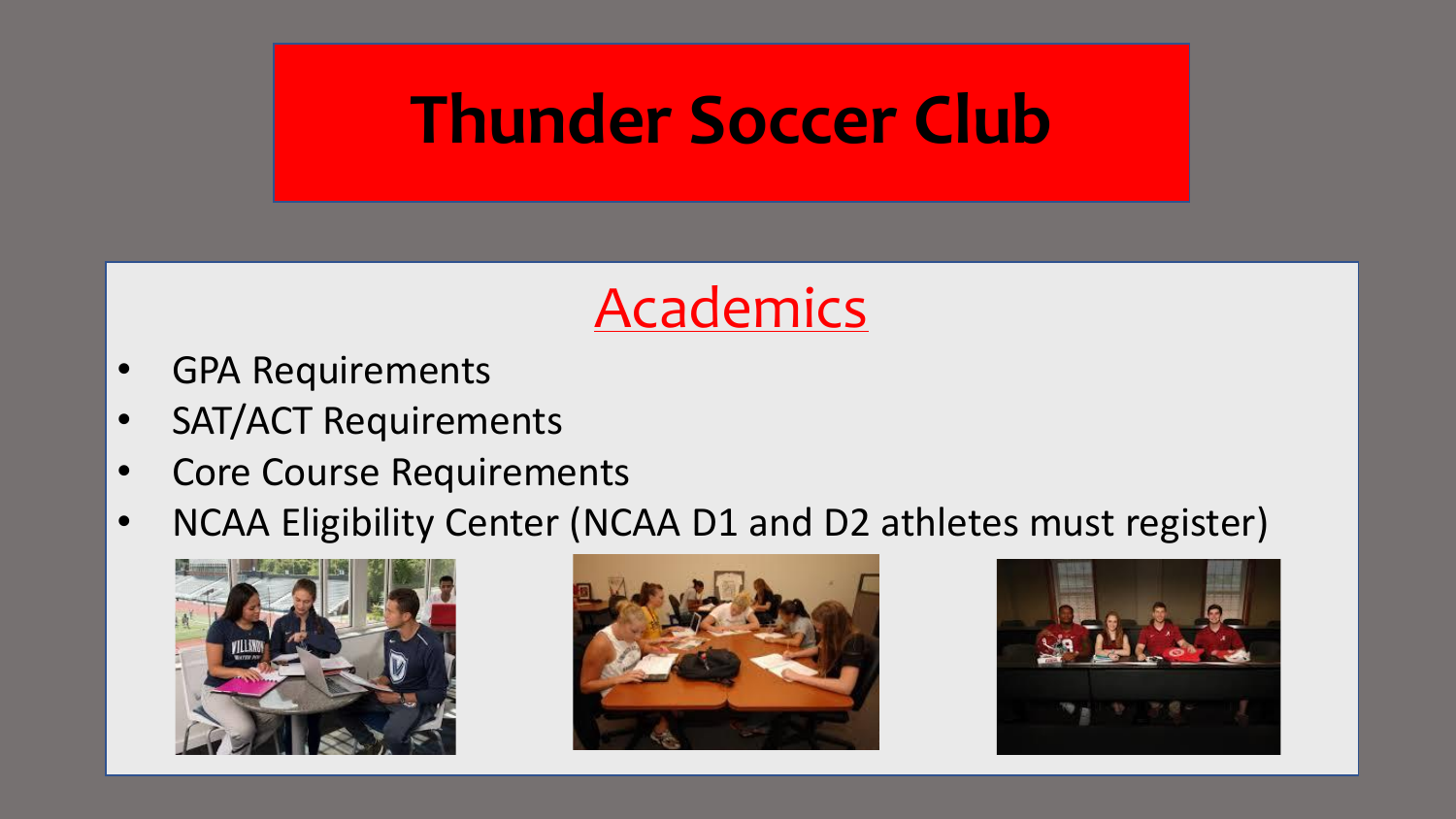### Student-Athlete Participation

- 
- 
- NCAA Division III 188,000 athletes
- 
- 
- 

• NCAA Division I 176,000 athletes • NCAA Division II 118,000 athletes • NAIA 50,000 athletes • NJCAA 36,000 athletes • High School 7,980,886 athletes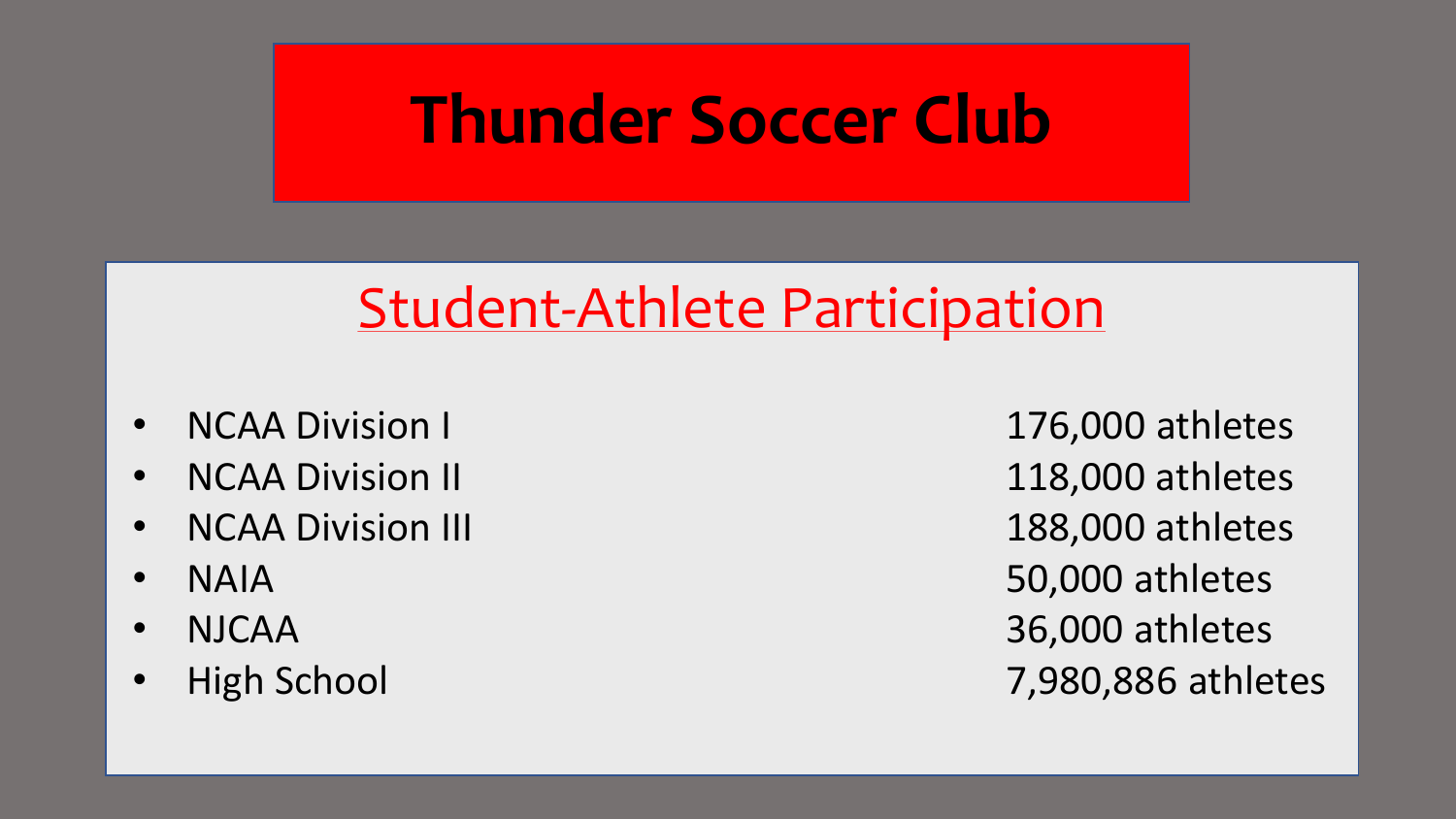### Student Profiles

#### **Russell James** 148-953-6299 | riames@gmail.com | Linkedin Profile

#### **EDUCATION**

Hans Williams Prep, Bridgeton, WA IB Diploma (Graduation: May 2019)

- 
- GPA: 3.93/4.0 | Class Rank: 3rd
- . STEM Coursework: IB Math HL, AP Calculus BC, AP Chemistry, IB Physics, Web Design, MS Suite, Honors Biology
- . Humanities Coursework: IB Economics HL, IB English HL, IB History HL, IB Spanish, AP US Government, AP US History, AP World History, AP Human Geography, IB Theory of Knowledge, Professional Communications

· CBE Innovative Solutions Challenge, 1st place

. Mu Alpha Theta Math Honors Society

· Sociedad Honoraria Hispánica

- National Honors Society

Dance

Cora-Cola Scholar Semifinalist (2.000/97.000)

. Arts Coursework: IB Theatre, Advanced Band (Trumpet)

Speller Community College, Red Bank, WA

College-Credit Courses: General Psychology & Public Speaking, June 2018 GPA: 4.0/4.0

#### **AWARDS & ACHIEVEMENTS**

- . DFCA International Qualifier for Entrepreneurship
- DECA State Finalist for Entrepreneurship
- . PSAT National Merit Finalist
- . AP Scholar with Distinction
- · Eagle Scout Rank
- · President's Gold Volunteer Service Award (2x) · Varsity Letters- Cross Country, Track, Swim,
- · President's Silver Volunteer Service Award (1x)

#### **LEADERSHIP EXPERIENCE**

- **DECA**, Hans Williams Prep Executive Vice President, May 2018 - Present
- Associate Vice President, August 2017 May 2018
- Member, August 2015 August 2017
- . International Qualifier, State Finalist, and District Finalist in Entrepreneurship Series
- . Trained 7 members in 2017-2018 with 100% State Qualification rate; Training 15 members for 2018-2019 by teaching presentation skills and test strategies
- . Designed curricula for Entrepreneurship Series and Business Administration competitions including business
- analytics, finance, corporate law, emotional intelligence, systems operations, and strategic management . Developed strategic fundraising and recruitment campaigns that raised \$1200 in one year and increased
- membership from 6 to 40 members over two years

#### Boy Scouts of America, Bridgeton, WA

Senior Patrol Leader (SPL), April 2017 - October 2017 Quartermaster, April 2016 - October 2016 Patrol Leader, October 2014 - April 2015 Bugler, April 2014 - October 2014 Member, February 2009 - present . Received 2 Gold & 1 Silver Volunteer Service Awards from the President of the United States for over 500 hours of community service over 4 years

#### Samples

#### **SUE SMITH**

smiths@gmail.com

2222 Mill Plain Rd, Fairfield, CT 06614 / Cell 203-555-1111

Profile - High School senior skilled in athletics and working with children in sports-related activities. Dependable and mature; seeking admission to a college where I can study Sports Medicine.

#### **Education**

HS Diploma: Graduation Date - June 2011 from NC High School, Fairfield, CT GPA: 3.6 SAT: Critical Reasoning - 620 Math - 540 Writing - 560 AP Courses Completed: English, Biology, U.S. History

#### **Honors and Awards**

- · High School Honor Roll (2006-Present)
- · High School Coaches Association Award (2008)
- Varsity Indoor Track (2008-2009)
- Varsity Lacrosse (2007-2009)
- · All Conference Lacrosse (2008)
- · All Conference Academic (all sports 2006-Present)

#### **Extracurricular Activities**

- · Varsity Swim Team (2005-2008, Captain 2009); YMCA Swim Team (2005-2007)
- Varsity Indoor Track Sprinter (2008- Present)
- Lacrosse Varsity (2007-09); Captain (2008-Present)
- Key Club Participant (2007-Present)

#### **Community Service**

- · Teacher's Assistant Physics/Science teacher (2008-2009)
- Relay for Life Organized events for three years (2007-Present)
- Big Brother/ Big Sister Coordinated afterschool activities- JR Middle School (2008-Present)
- Brookfield Youth Lacrosse Clinic trained techniques to 8-10 year olds (2008)

#### Employment

- Lifeguard/Instructor Lake Town Park, Stamford, CT (2007-Present)
- Lifeguard/Swim Instructor, Green View, YMCA, Fairfield, CT (2007-Present)
- · Cashier, TJ Maxx, Fairfield, CT (2006-2008)
- · Soccer Referee, YMCA, Fairfield CT (2004-2007)

Additional Training: Red Cross CPR/AED Certification, Waterfront Lifeguard, Certified Soccer Referee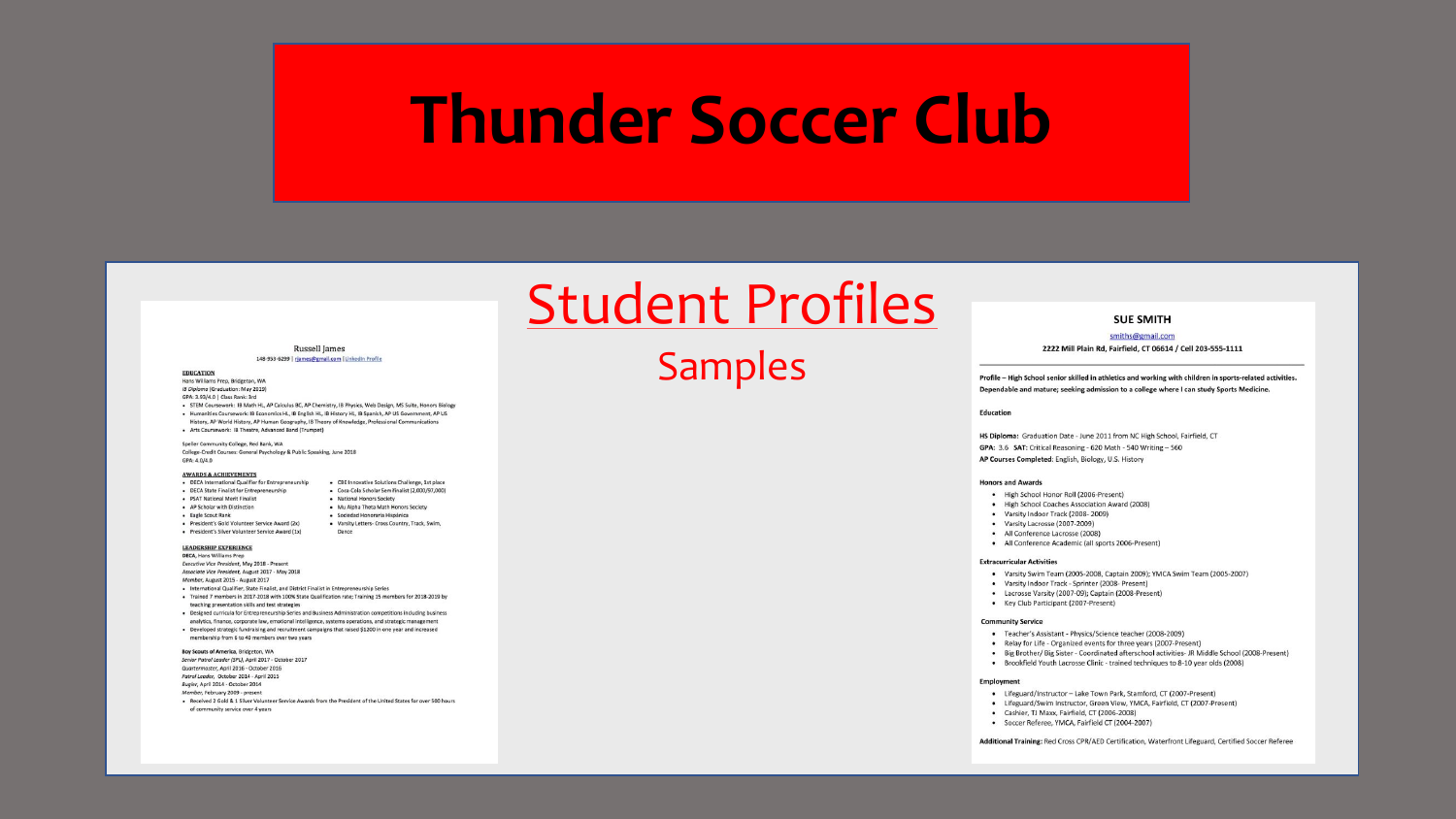### NCAA Academic Requirements

| <b>Division 1</b>                                                                                                               | <b>Division 2</b>                                                                                                               |
|---------------------------------------------------------------------------------------------------------------------------------|---------------------------------------------------------------------------------------------------------------------------------|
| 4 years of English                                                                                                              | 3 years of English                                                                                                              |
| 3 years of math (Algebra 1 or higher)                                                                                           | 2 years of math (Algebra 1 or higher)                                                                                           |
| 2 years of natural or physical science (including one<br>lab science course if offered)                                         | 2 years of natural or physical science (including one<br>lab science course if offered)                                         |
| 1 extra year of English, math or science                                                                                        | 3 extra years of English, math or science                                                                                       |
| 2 years of social science                                                                                                       | 2 years of social science                                                                                                       |
| 4 years additional years of English, math,<br>natural/physical science, foreign language,<br>comparative religion or philosophy | 4 years additional years of English, math,<br>natural/physical science, foreign language,<br>comparative religion or philosophy |

*Go to ncaa.org/student-athletes for full details*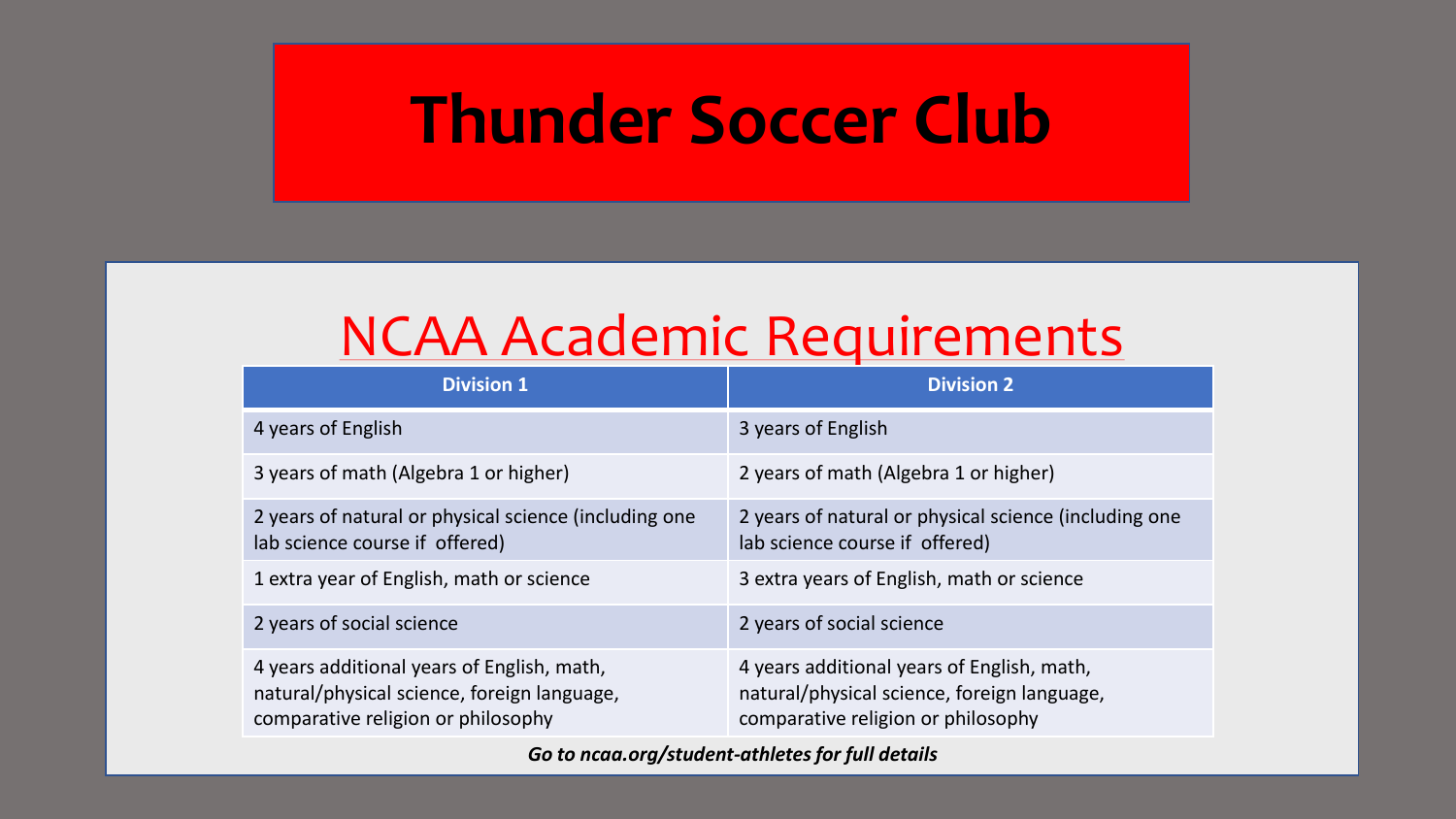## Paying for College

- Athletic Scholarships (not available at NCAA D3)
- Academic Scholarships
- Need Based Financial Aid
- Student Loans

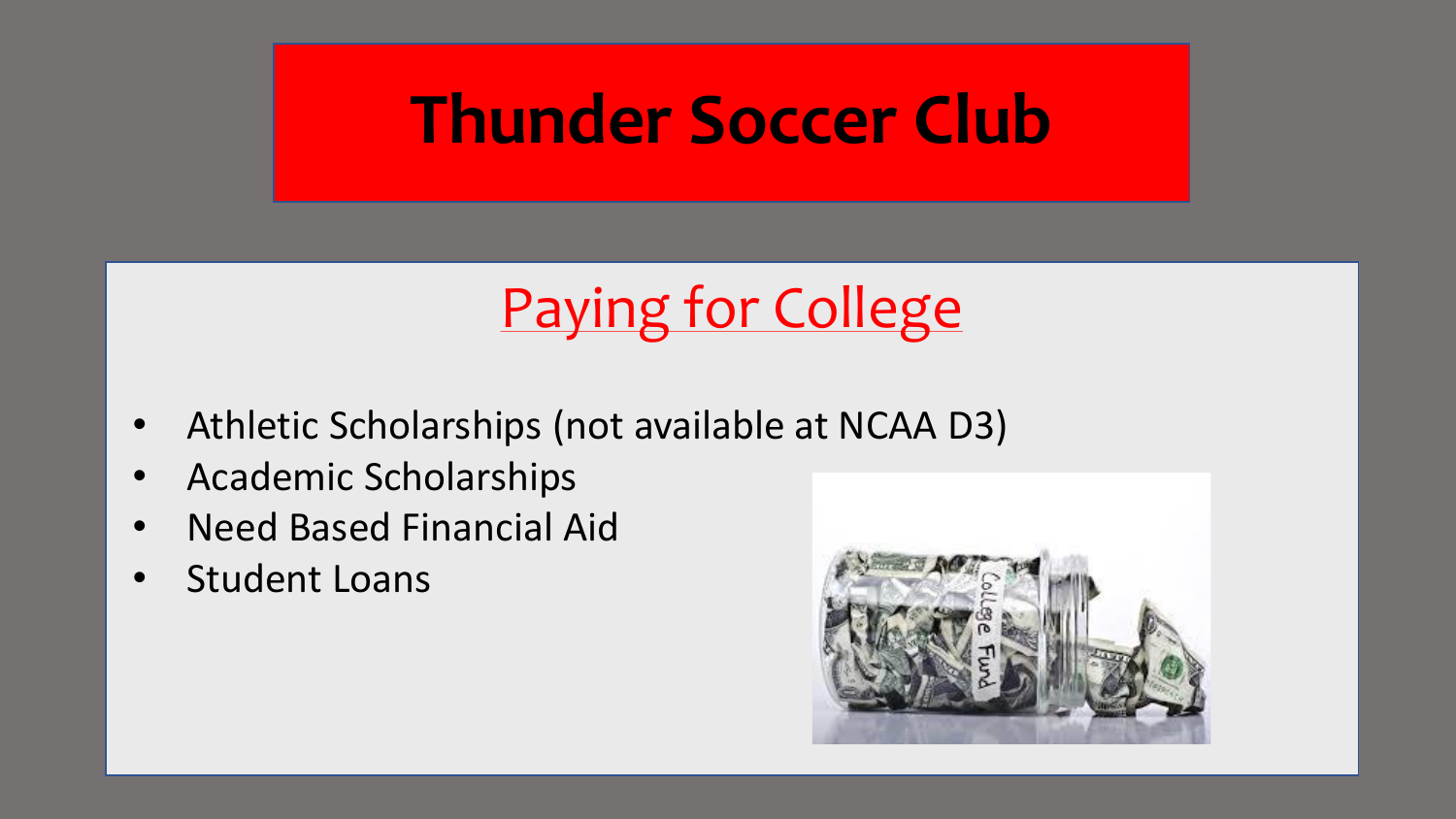### Soccer Scholarship Opportunities

| • Division I (per school)  | 9.9    |
|----------------------------|--------|
| • Division II (per school) | Q      |
| $\bullet$ NAIA             | 12     |
| $\cdot$ NJCAA              | varies |

*\*Scholarships can be given as full or divided into partial offers*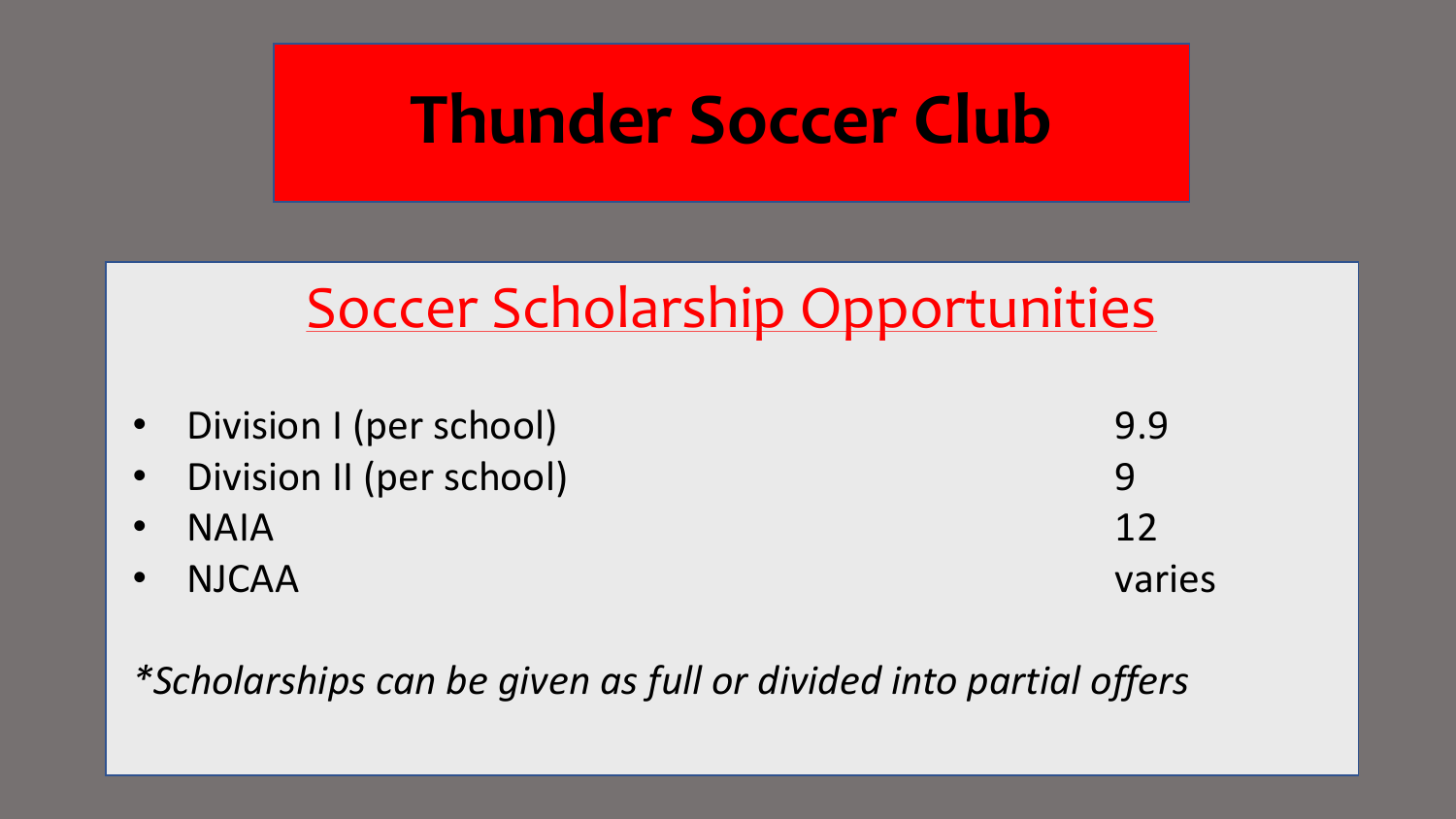### Other Forms of Aid

- Pell Grants—Federal grants given on a need basis; does not need to be repaid
- Other Need based Grants—Speak to your guidance counselor for a full list of resources and you can also look at mhec.Maryland.gov for Maryland options
- Student Loans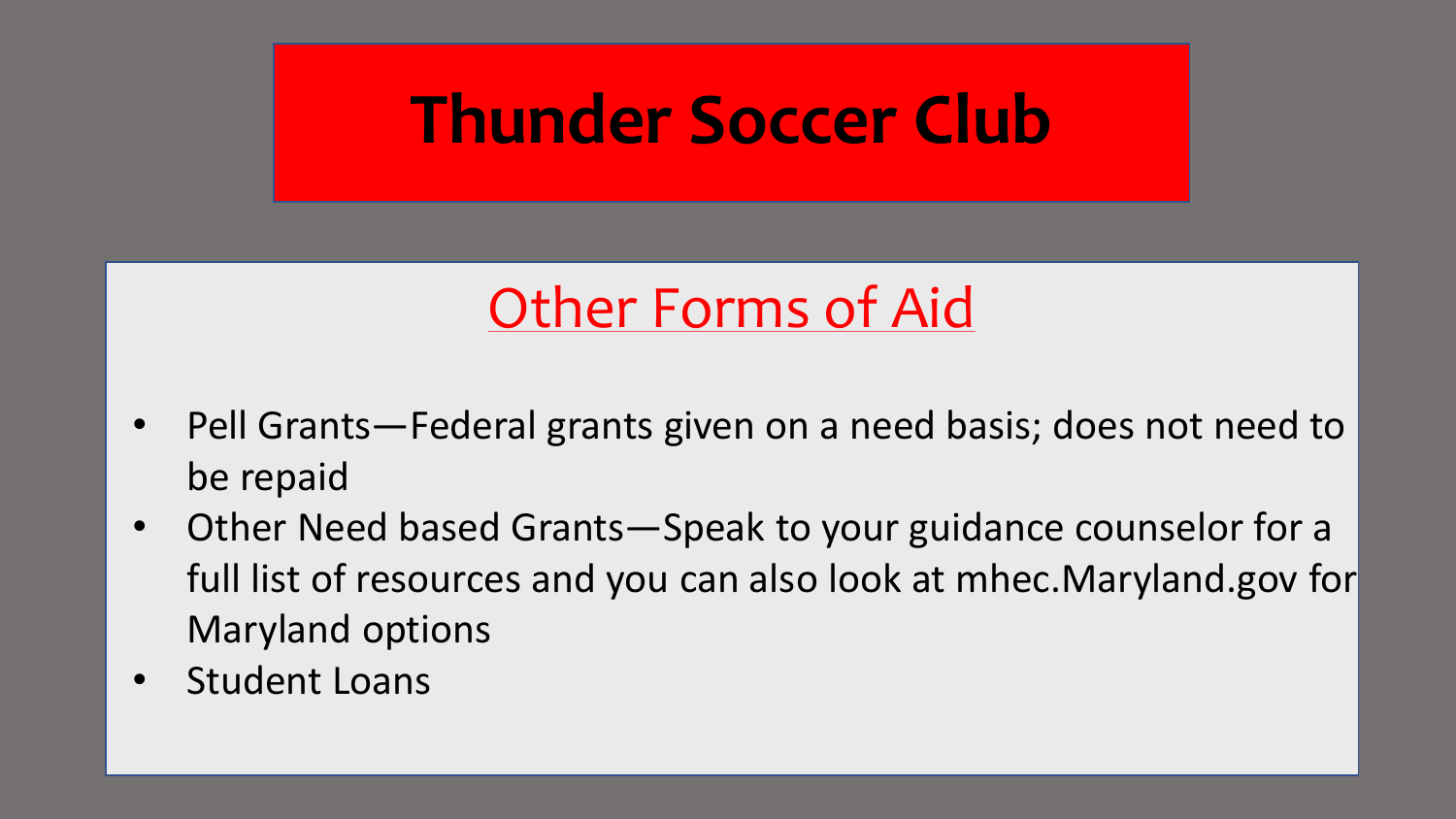#### **Recruiting:**

- Who do you play for?
- Where and when do you play?
- What is your GPA?
- What are your test scores?

#### **Key Areas of Analysis:**

- **Technical**
- Tactical
- Physical
- Psychological



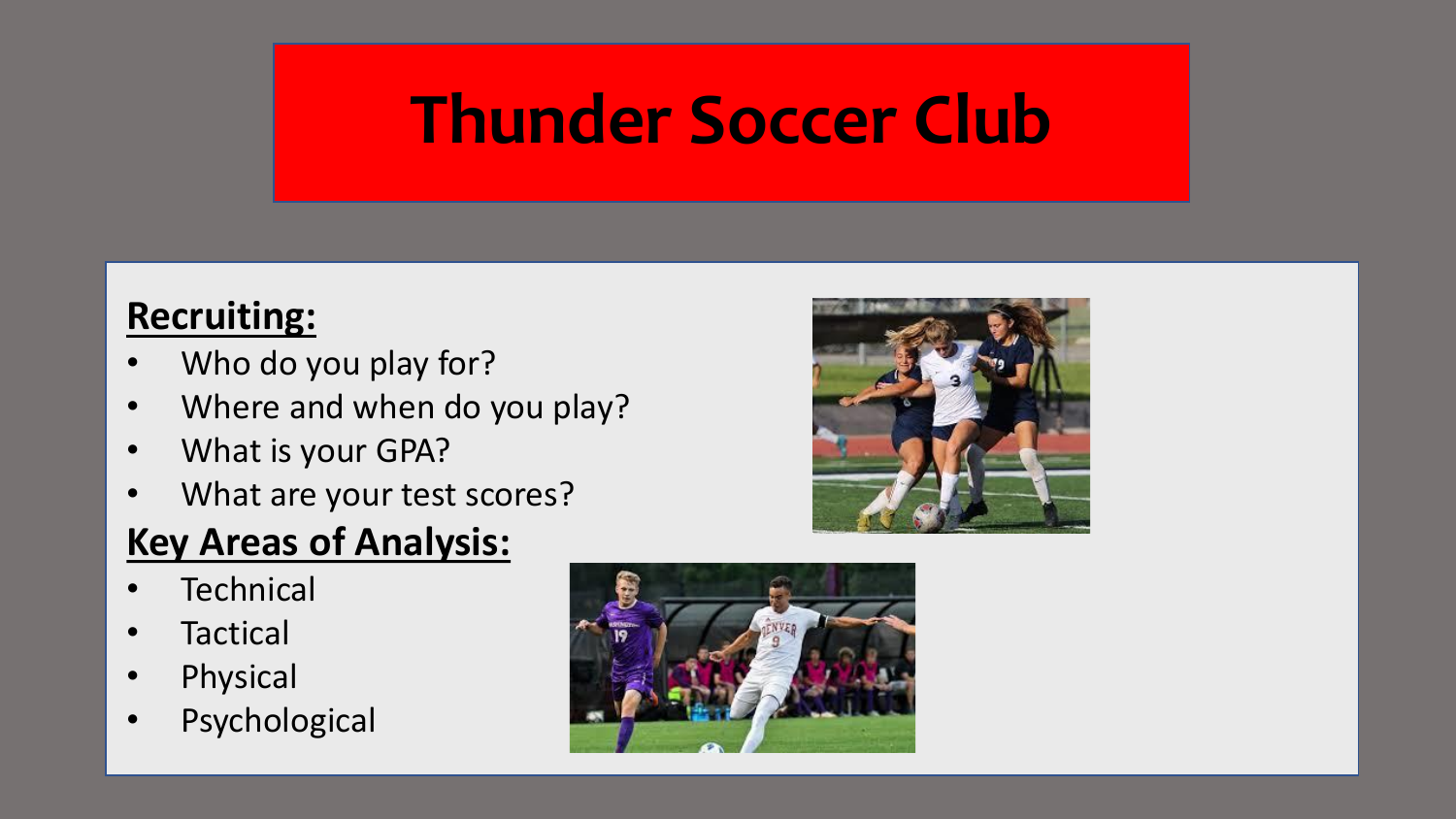#### **Player Identification**

Five major arenas:

- Club Soccer Leagues
- Major club tournaments
- Regional Olympic Development Events
- High School Soccer
- College Camps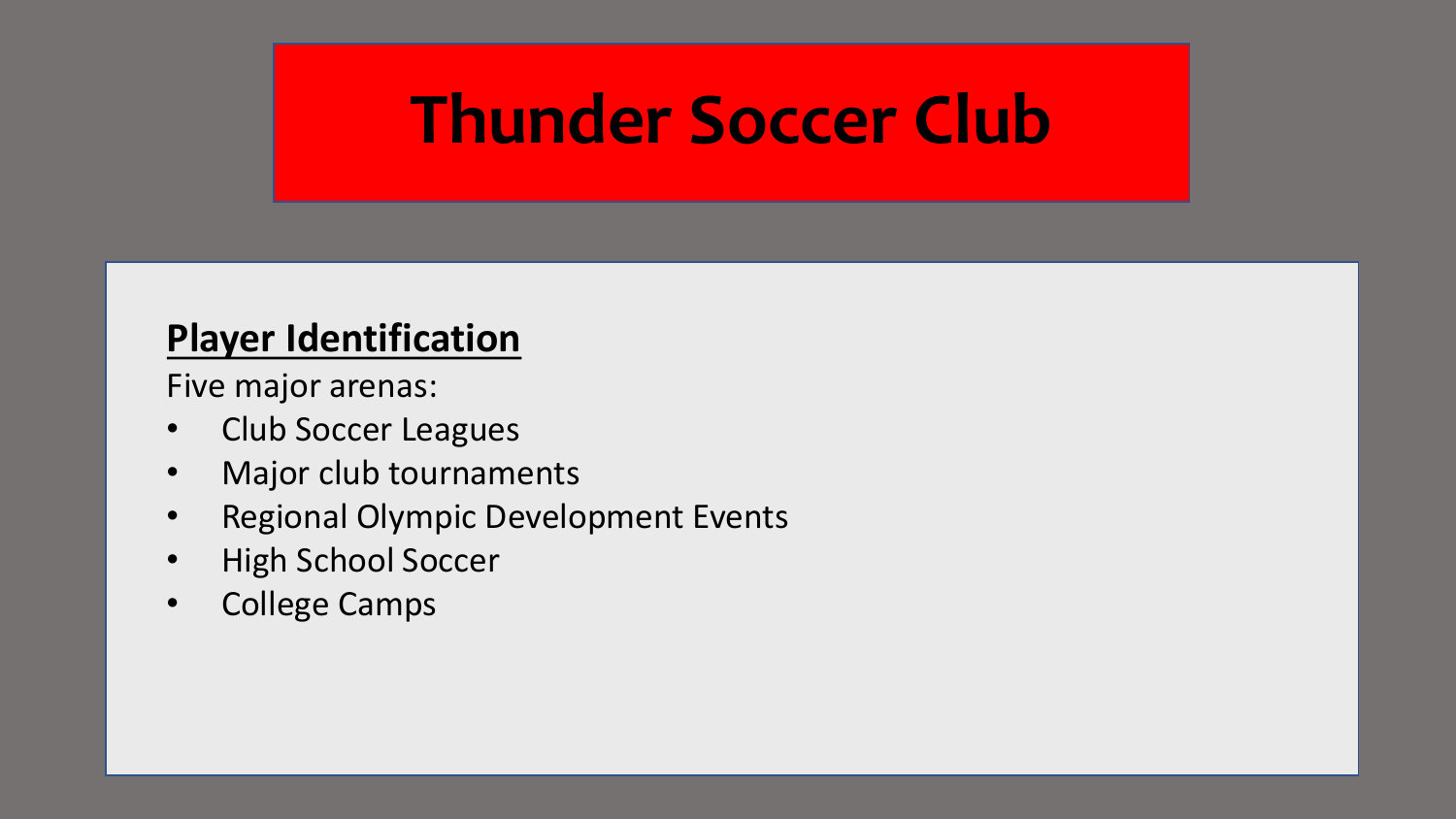#### **Contacting Schools**

- Email
- Phone Calls
- Player Portfolio/Profiles
- Video

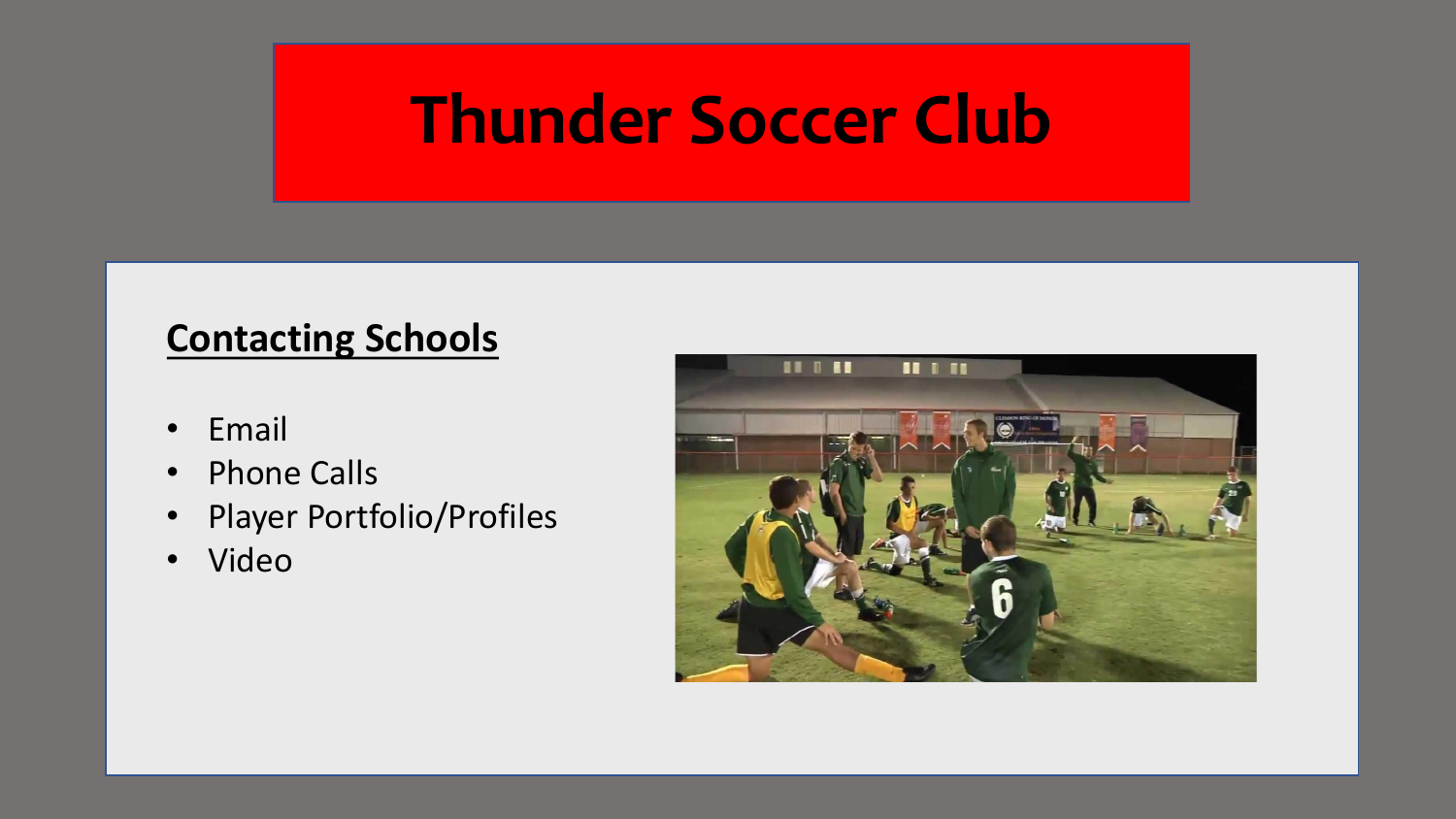#### **Roadmap for Success**

Freshman Year

- Get the best grades you can. Freshman year counts!
- Meet with a counselor to discuss NCAA requirements and develop a four year plan.
- Take honors courses if possible.
- Perform community service: volunteer at a food bank, homeless shelter, Habitat for Humanity, etc
- Take soccer seriously. Be professional in your approach to the game on and off the field.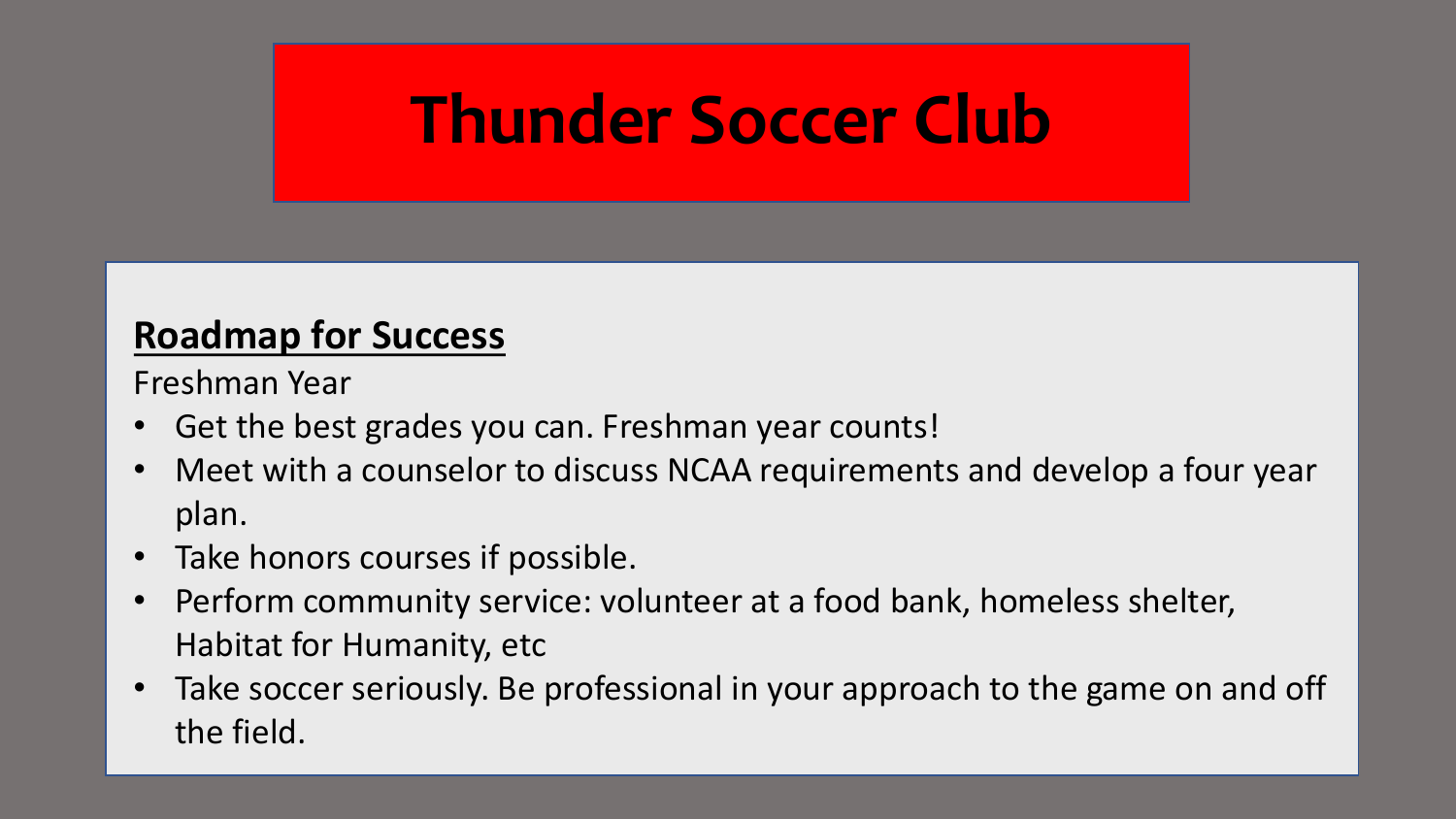#### **Roadmap for Success**

Sophomore Year

- Focus on Grades
- Take honors and AP courses when possible
- Meet with counselor and track NCAA requirements
- Take PSAT, practice SAT and ACT
- Research colleges
- Create an introduction letter/email for schools
- Be visible to college coaches. Talk with your coach about attending specific tournaments to encourage exposure.
- Attend college camps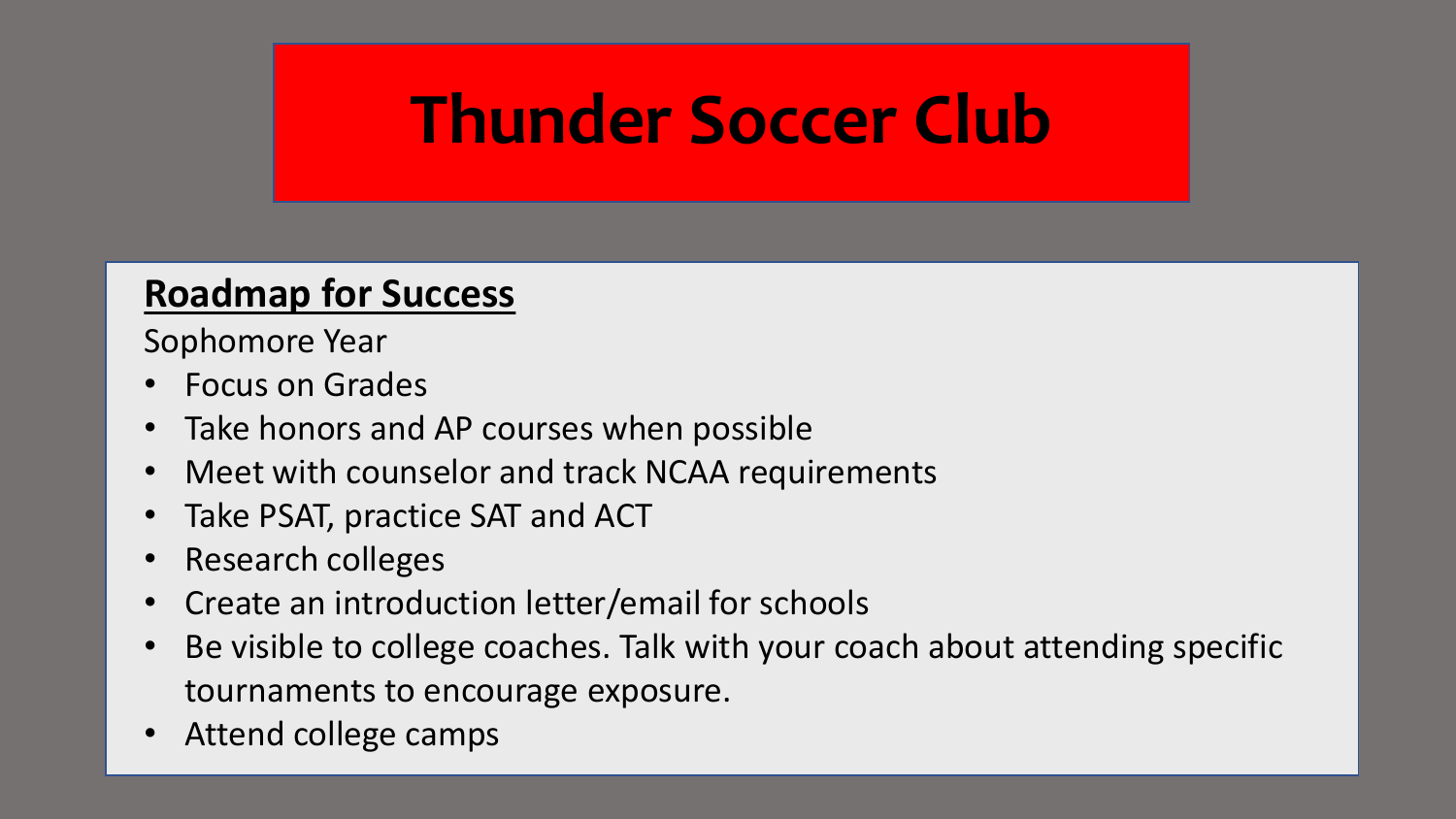#### **Roadmap for Success**

Junior Year

- Grades are the most important factor of your academic profile
- Take SAT, ACT and AP tests offered throughout the year
- Consider a test prep course to boost your SAT/ACT score
- Understand school soccer/academic requirements
- Visit schools
- Send emails, online profile, letters of introduction with soccer profiles
	- *Depending on which division, coaches cannot contact athletes until June 15 of sophomore year*
- Consider making a video
- Consider attending summer college camps